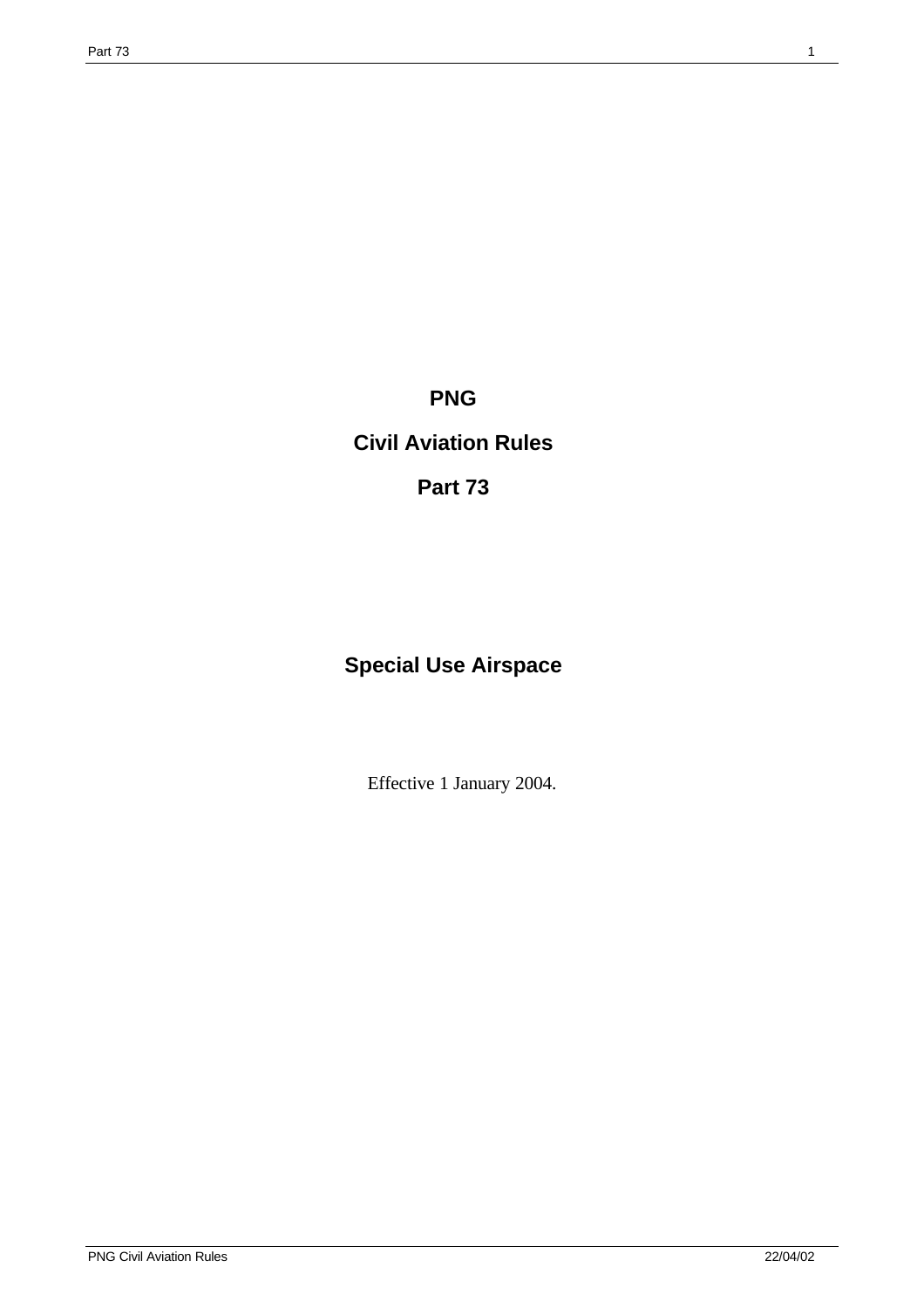## **Schedule of Rules**

|  | <b>Subpart A-General</b> |
|--|--------------------------|
|--|--------------------------|

| 73.1  |  |
|-------|--|
| 73.3  |  |
| 73.5  |  |
| 73.7  |  |
| 73.9  |  |
| 73.11 |  |
| 73.13 |  |

#### **Subpart B-Airspace Designation**

| 73.53 |  |
|-------|--|
| 73.55 |  |
| 73.57 |  |
| 73.59 |  |
|       |  |
|       |  |
|       |  |

 $\overline{\mathbf{3}}$ 

 $\overline{\mathbf{4}}$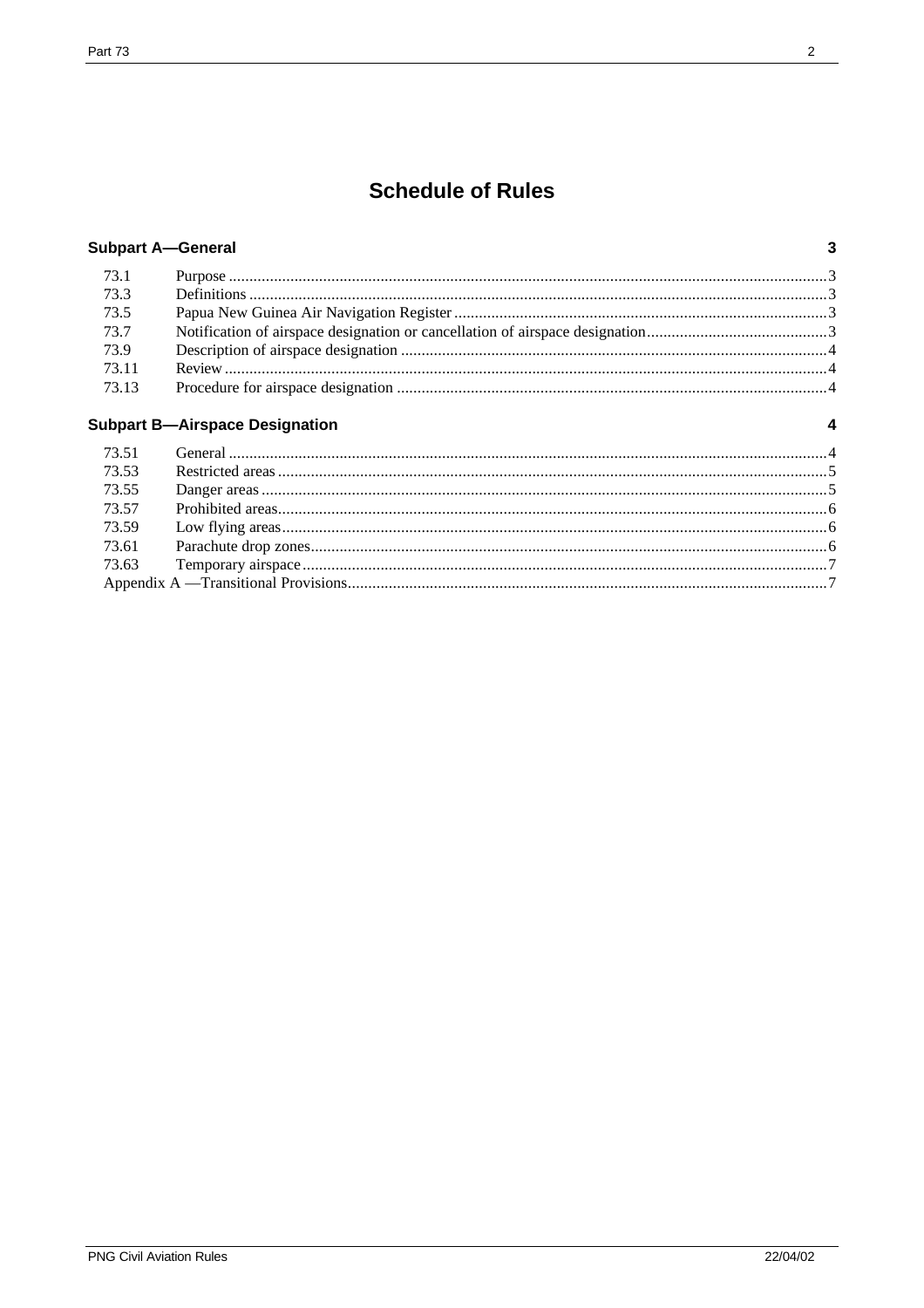### **Subpart A—General**

#### **73.1 Purpose**

This Part prescribes rules for the designation of special use airspace within the territorial limits of Papua New Guinea.

#### **73.3 Definitions**

**Danger area** means an airspace of defined dimensions within which activities dangerous to the flight of aircraft may exist at specified times:

**Parachute drop zone** means a designated column of airspace with a radius of 3 nautical miles centred on a parachute landing area:

**Parachute landing area** means an area onto which parachute landing are to be made:

**Prohibited area** means an airspace of defined dimensions within which the flight of aircraft is prohibited:

**Restricted area** means an airspace of defined dimensions within which the flight of aircraft is restricted in accordance with certain specified conditions:

#### **73.5 Papua New Guinea Air Navigation Register**

- (a) Special use airspace is designated by the Director when it is entered as such in the Papua New Guinea Air Navigation Register by the Director.
- (b) The Director shall ensure that the Papua New Guinea Air Navigation Register contains—
	- (1) a current description of each area of designated airspace; and
	- (2) the period for which each area of airspace designated by the Director is effective and the method by which the designation is made effective; and
	- (3) any radio frequency and transmission intervals prescribed by the Director under this Part; and
	- (4) any other information that the Director considers appropriate.

#### **73.7 Notification of airspace designation or cancellation of airspace designation**

- (a) Airspace that is designated by the Director shall not be effective until it is notified in accordance with paragraph (b).
- (b) Where airspace is designated by the Director, the Director shall specify the period that the designation is effective, or the method by which the designation is made effective, by way of notice—
	- (1) except where temporary airspace is designated under 73.63, in the Gazette; and
	- (2) in an AIP Supplement or by NOTAM.
- (c) When an airspace designated by the Director under 73.5(a) is no longer required for the purpose of that designation, the Director shall—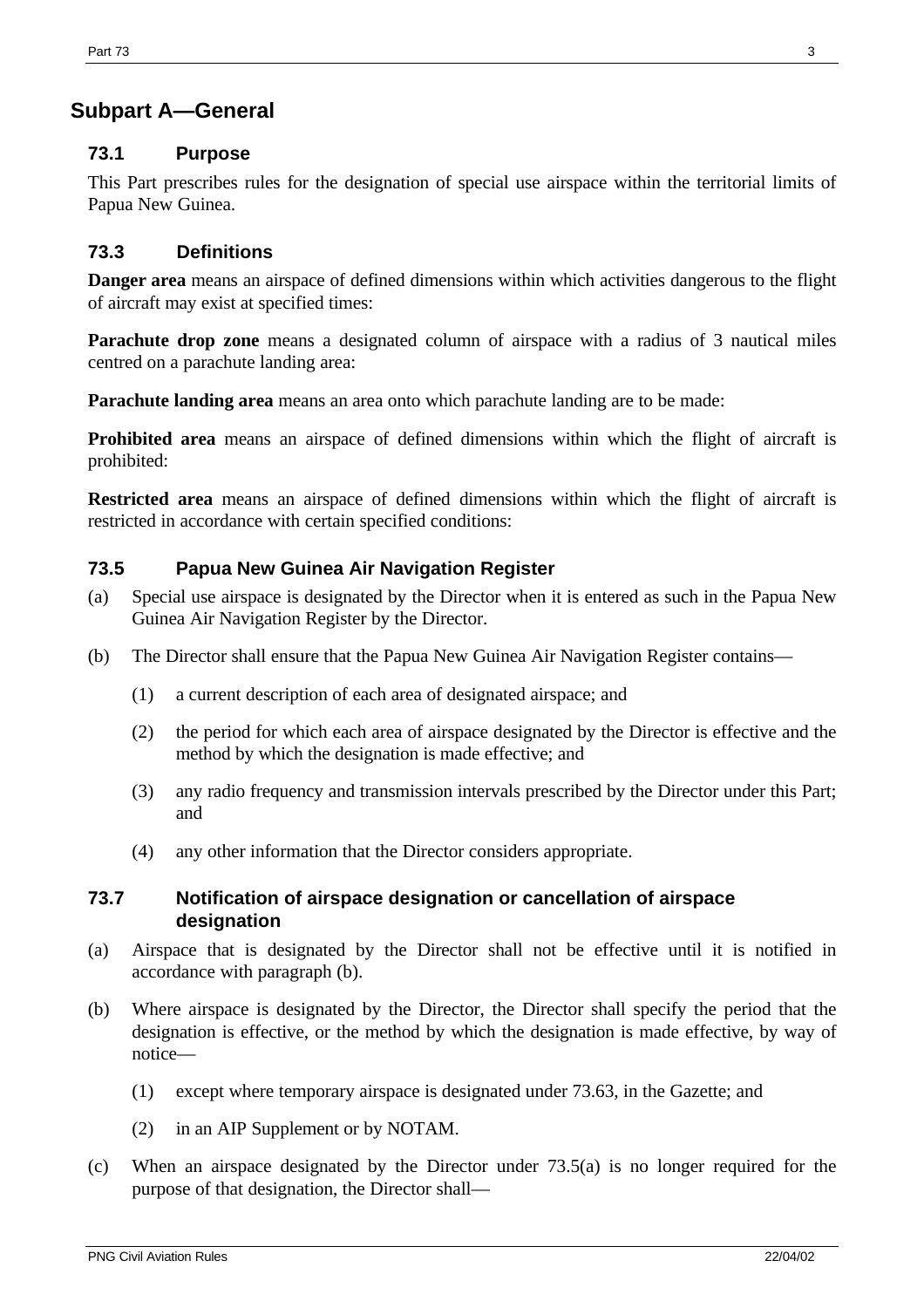- (1) make an entry in the Papua New Guinea Air Navigation Register to cancel the designation of that airspace; and
- (2) notify the cancellation by way of notice—
	- (i) in the Gazette; and
	- (ii) in an AIP supplement or by NOTAM.

#### **73.9 Description of airspace designation**

- (a) The lateral limits of each area of designated airspace shall be defined by—
	- (1) geographical co-ordinates in degrees, minutes, and seconds; and
	- (2) any combination of the following:
		- (i) prominent geographical line features:
		- (ii) a circle or any part of a circle of specified radius around a geographical coordinate:
		- (iii) a great circle line between two points, except when following a parallel of latitude in which case it shall be a rhumb line.
- (b) The vertical limits of each area of designated airspace shall be defined by altitudes or flight levels.
- (c) Unless otherwise specified, the expression "to an altitude" or "to a flight level", includes that altitude or flight level.
- (d) Each area of designated airspace shall be identified by an alphanumeric designator that is not duplicated for the identification of any other area designated under this Part.
- (e) Each alphanumeric designator used to identify an area of airspace designated under this Part shall not be re-used for a period of at least 1 year after it ceases to be used to identify that area of airspace, except in the case of a temporary area.

#### **73.11 Review**

The Director shall review designated airspace at least every five years to verify the continuing need for the airspace designation.

#### **73.13 Procedure for airspace designation**

Before the Director designates or classifies airspace the Director shall consult with such persons as the Director considers necessary in the circumstances.

### **Subpart B—Airspace Designation**

#### **73.51 General**

- (a) The Director may designate airspace under this Subpart only where the Director considers it necessary in the interests of aviation safety or security or in the public interest.
- (b) The Director shall ensure that each area of designated airspace is as small as practicable, consistent with the activities for which the area is required.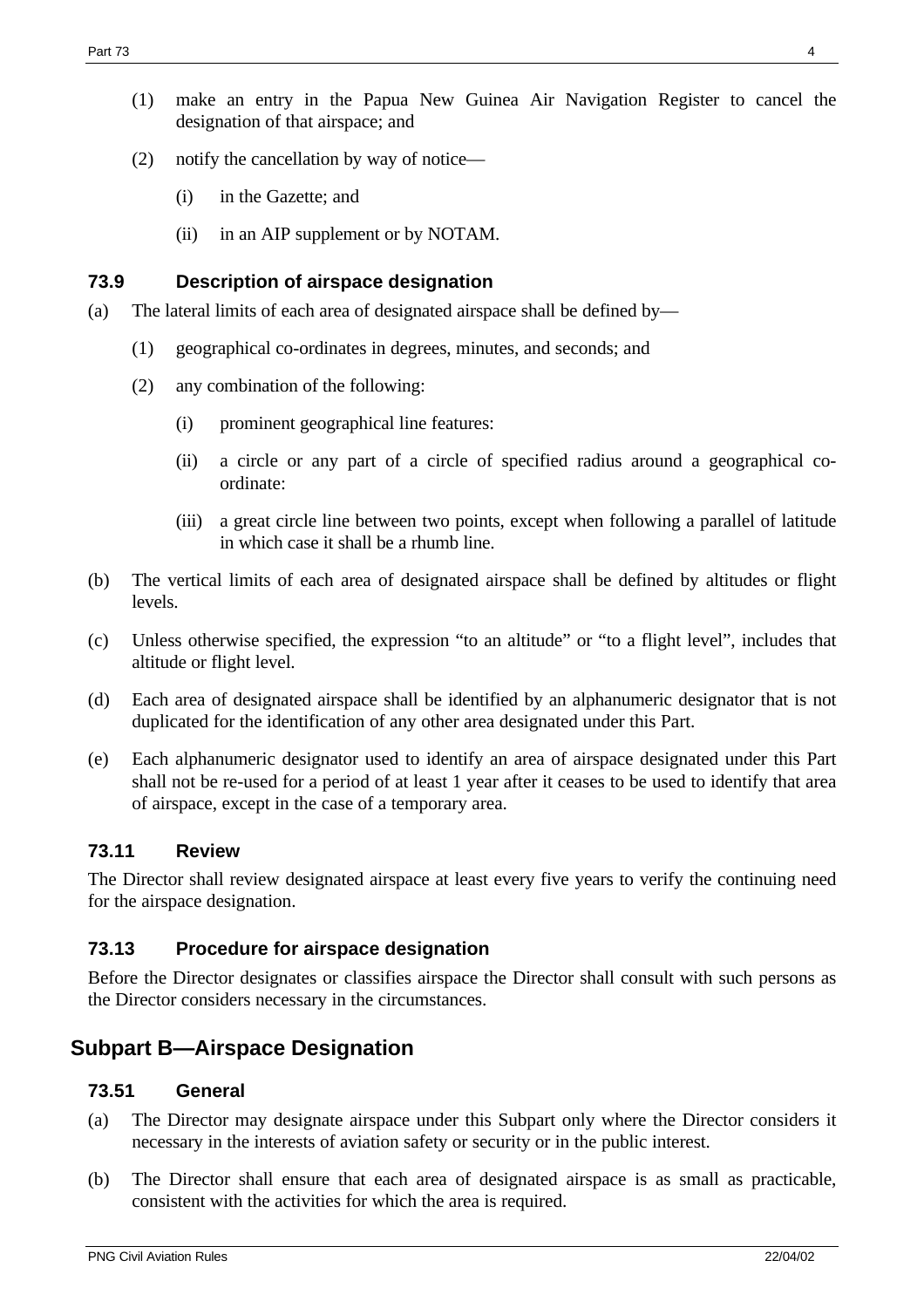#### **73.53 Restricted areas**

(a) The Director may—

- (1) designate an area of airspace as a restricted area within the territorial limits of Papua New Guinea, to restrict the activities of aircraft within that area; and
- (2) impose conditions under which—
	- (i) aircraft may be permitted to fly within the area; and
	- (ii) the controlling authority shall operate.
- (b) The Director shall, for each restricted area—
	- (1) specify the type of activity for which it is designated; and
	- (2) specify the controlling authority applicable to it; and
	- (3) identify it by the letters PGR followed by a number, except that on maps and charts the letter R followed by the number may be used.
- (c) The controlling authority specified under paragraph (b)(2) shall—
	- (1) control the entry and operation within the area; and
	- (2) when the restricted area is to be made active by NOTAM, provide at least 24 hours advance notice to the NOTAM office of the restricted area becoming effective, except in the case of emergencies.

#### **73.55 Danger areas**

- (a) The Director may designate an area of airspace as a danger area, to notify operators that there is danger to aircraft flying in the area.
- (b) The Director shall, for each danger area—
	- (1) specify the type of danger for which it is designated; and
	- (2) where the Director considers it necessary, nominate and using agency; and
	- (3) identify it by the letters PGD followed by a number, except that on maps and charts the letter D followed by the number may be used.
- (c) Each using agency nominated under paragraph (b) shall—
	- (1) be a person or organisation who performs, within the danger area, an activity of a type that necessitated the area being so designated; and
	- (2) contain within the danger area all activities associated with that danger; and
	- (3) when a danger area is to be made effective by NOTAM, provide at least 24 hours advance notice to the NOTAM office of the danger area becoming effective, except in the case of emergencies.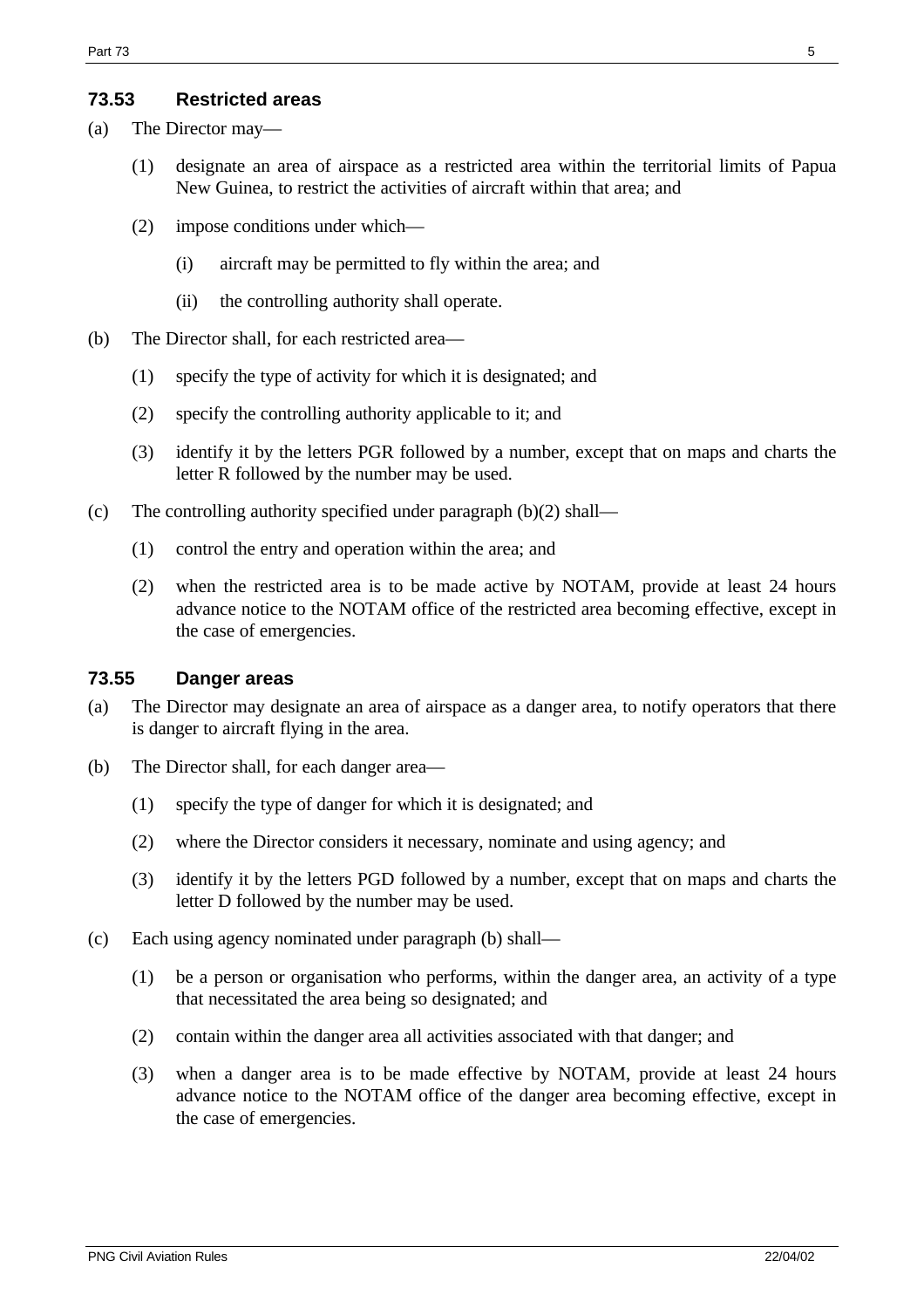#### **73.57 Prohibited areas**

- (a) The Director may designate an area of airspace as a prohibited area within the territorial limits of Papua New Guinea, to prohibit the activities of aircraft within that area.
- (b) The Director shall, for each prohibited area—
	- (1) specify the type of activity that prohibits the safe operation of aircraft within that area; and
	- (2) identify it by the letters PGP followed by a number, except that on maps and charts the letter P followed by the number may be used.

#### **73.59 Low flying areas**

- (a) The Director may designate an area of airspace as a low flying area where pilot training in low level flying may be conducted.
- (b) The Director shall, for each low flying area—
	- (1) identify it by the letters PGL followed by a number, except that on maps and charts the letter L followed by the number may be used.
	- (2) nominate a using agency responsible for briefing pilots on the associated conditions of use applicable to the area.
- (c) A low flying area shall not be effective between the hours of last light and first light.
- (c) The vertical limits of a low flying area shall extend from the surface of the earth to a height of 500 ft.
- (d) The Director shall not designate an area as a low flying area unless the using agency nominated under paragraph (b)(2)—
	- (1) provides a map or chart on which the boundaries of the area are defined; and
	- (2) satisfies the Director that—
		- (i) the person who has the right to possession of the land or property below the area does not object to the use of the area for such purposes; and
		- (ii) the use of the area for such purposes will not create undue nuisance and will not present a hazard to persons or property; and
	- (3) provides full details of consultation with other airspace users.
- (e) Each using agency nominated under paragraph (b)(2) shall, upon the Director's request, provide the Director with a current consent and assurance referred to in paragraph (d)(2).

#### **73.61 Parachute drop zones**

- (a) The Director may designate an area of airspace as a parachute drop zone to provide for parachute activity.
- (b) The Director shall—
	- (1) identify each parachute drop zone by the letters PGP followed by a number, except that on maps and charts the letter P followed by the number may be used; and